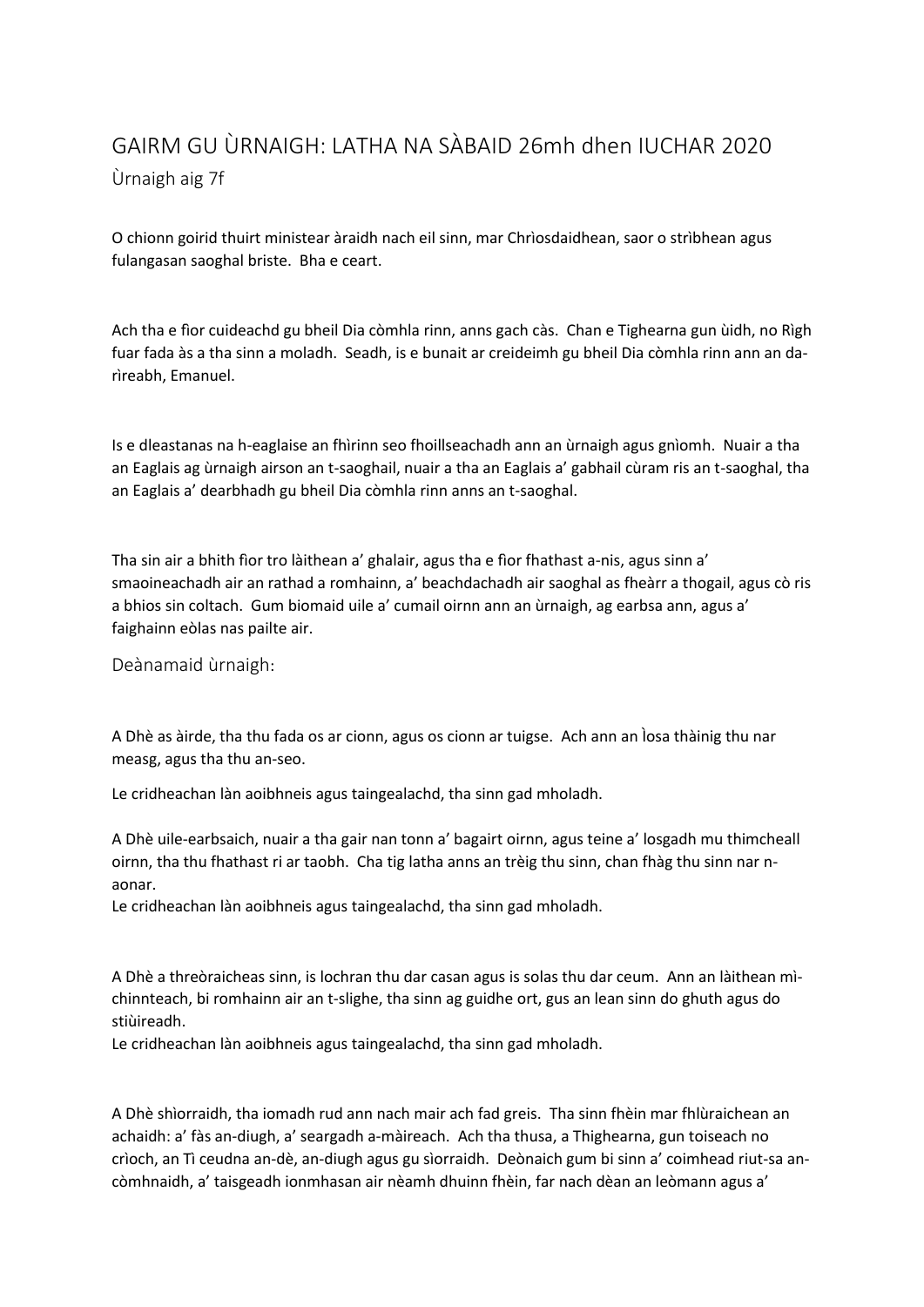mheirg sgrios agus nach eil mèirlich a' brisdeadh a-steach. Le cridheachan làn aoibhneis agus taingealachd, tha sinn gad mholadh.

A Dhè uile-ghràdhaich, tha sinn a' gabhail iongantais ri do mhaitheis, agus is e ar miann eòlas nas doimhne agus nas pailte a chuir ort. Deònaich gum bi acras is pathadh do làithearachd ancòmhnaidh oirnn.

Le cridheachan làn aoibhneis agus taingealachd, tha sinn gad mholadh.

Ann an ainm Chrìosd, Amen.

Soidhnichte:

- An Ceart Urramach Màrtainn Fair, Moderàtor Àrd-Sheanadh Eaglais na h-Alba
- Am Fìor Urramach Leo Cushley, Àrd-Easbaig Chill Rìmhinn agus Dùn Èideann
- Am Fìor Urramach Marcus Strange, Primus as leth Colaiste nan Easbaigean, Eaglais Easbaigeach na h-Alba
- An t-Urramach Iain Fulton, Moderàtor, Eaglais Shaor Aonaichte na h-Alba
- An t-Urramach Daibhidh Pickering, Moderàtor, Eaglais Ath-Leasaichte Aonaichte (Alba)
- An t-Urramach Màrtainn Hodson, Àrd-Stiùiriche, Aonadh Baisteach na h-Alba
- An t-Urramach Marcus Slaney, Cathraiche Roinn-Dùthcha, Eaglais nam Methodach (Alba)
- An t-Urramach May-Kane Logan, Cathraiche, Caidreachas Co-thionalach ann an Alba
- Lt. Col. Carol Bailey, Rùnaire na h-Alba, Feachd na Slàinte
- Adwao Bittle, Comann nan Caraidean (Cuagairean)
- An t-Urramach Jim Ritchie, Àrd-Neach-Stiùiridh Roinn-Dùthcha, Eileanan Bhreatainn, Eaglais an Nàsaraich